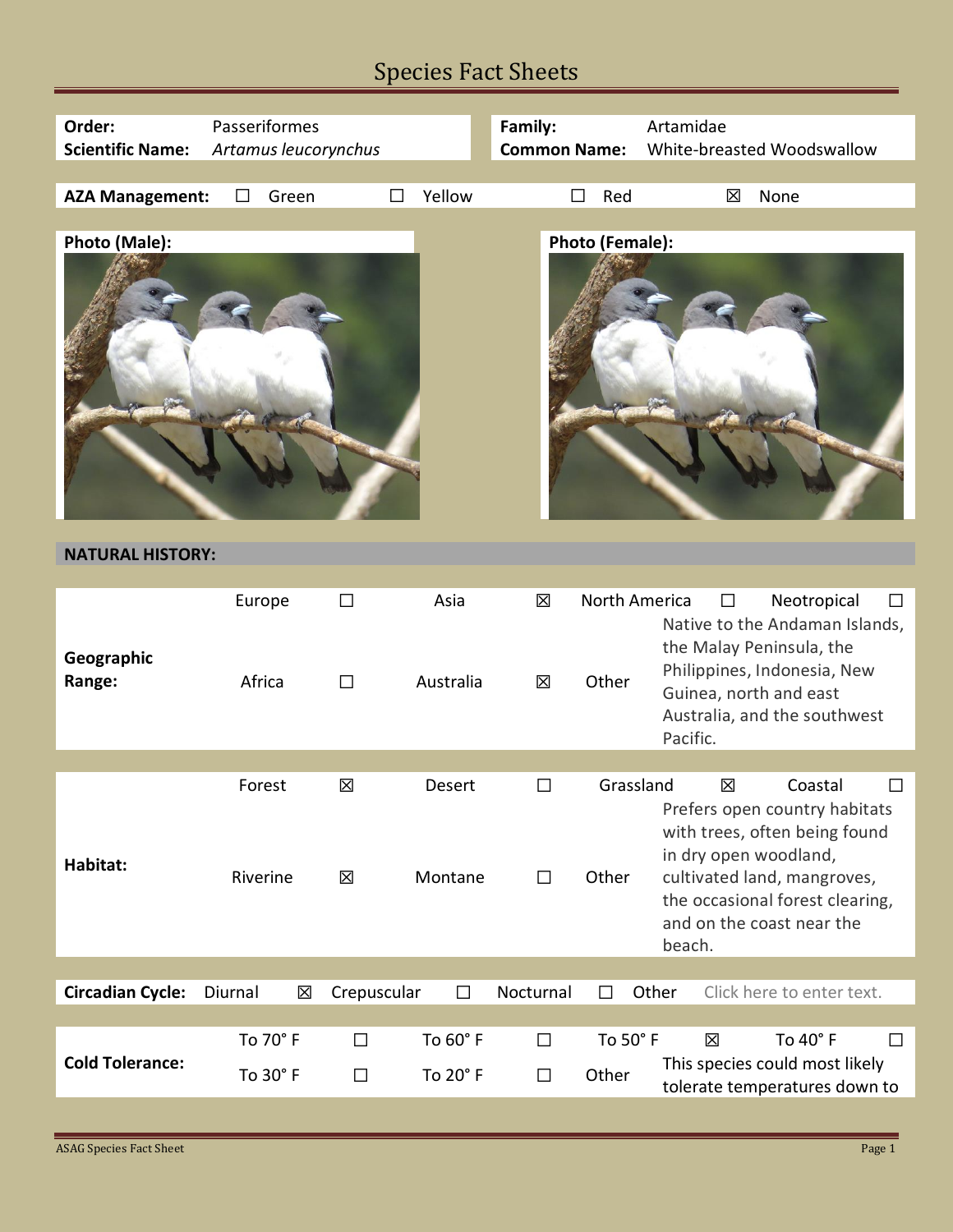|                        |                              |        |                    |         |                                                 | heat. | 45 degrees with supplemental |   |
|------------------------|------------------------------|--------|--------------------|---------|-------------------------------------------------|-------|------------------------------|---|
|                        |                              |        |                    |         |                                                 |       |                              |   |
| <b>Heat Tolerance:</b> | To $30^\circ$ F<br>To 110° F | П      | To 50 $^{\circ}$ F | $\Box$  | To 70 $^{\circ}$ F<br>Click here to enter text. | П     | To $90^\circ$ F              |   |
|                        |                              | 区      | Other              |         |                                                 |       |                              |   |
| Diet:                  | Frugivore                    | $\Box$ | Carnivore          | $\perp$ | Piscivore                                       | П     | Insectivore                  | 区 |
|                        | Nectivore                    | 図      | Omnivore           | П       | Folivore                                        | □     | Other (Add Below)            |   |
|                        |                              |        |                    |         |                                                 |       |                              |   |

### **Captive Dietary Needs:**

Though they have a brush-tipped tongue, their wild diet is largely insectivorous. In a zoological setting, insects form the bulk of their diet, though they are often kept in mixed-species exhibits and therein have access to a wide variety of diet items such as fruit, greens, hard-boiled egg, dog food, various pelleted diets, and more.

| Life Expectancy in the Wild:          | Males:                                                                                                                                                                        | Unknown                                                                                                                                                                                                                                                                                                                                                                                                                                                                                                                                                                                                      | Females: | Unknown                                  |  |  |  |  |
|---------------------------------------|-------------------------------------------------------------------------------------------------------------------------------------------------------------------------------|--------------------------------------------------------------------------------------------------------------------------------------------------------------------------------------------------------------------------------------------------------------------------------------------------------------------------------------------------------------------------------------------------------------------------------------------------------------------------------------------------------------------------------------------------------------------------------------------------------------|----------|------------------------------------------|--|--|--|--|
|                                       |                                                                                                                                                                               |                                                                                                                                                                                                                                                                                                                                                                                                                                                                                                                                                                                                              |          |                                          |  |  |  |  |
| <b>Life Expectancy in Captivity:</b>  | Males:                                                                                                                                                                        | Unknown; late teens<br>has been recorded                                                                                                                                                                                                                                                                                                                                                                                                                                                                                                                                                                     | Females: | Unknown; late teens has<br>been recorded |  |  |  |  |
|                                       |                                                                                                                                                                               |                                                                                                                                                                                                                                                                                                                                                                                                                                                                                                                                                                                                              |          |                                          |  |  |  |  |
| <b>BREEDING INFORMATION:</b>          |                                                                                                                                                                               |                                                                                                                                                                                                                                                                                                                                                                                                                                                                                                                                                                                                              |          |                                          |  |  |  |  |
|                                       |                                                                                                                                                                               |                                                                                                                                                                                                                                                                                                                                                                                                                                                                                                                                                                                                              |          |                                          |  |  |  |  |
| <b>Age at Sexual Maturity:</b>        | Males:                                                                                                                                                                        | 1 year                                                                                                                                                                                                                                                                                                                                                                                                                                                                                                                                                                                                       | Females: | 1 year                                   |  |  |  |  |
|                                       |                                                                                                                                                                               |                                                                                                                                                                                                                                                                                                                                                                                                                                                                                                                                                                                                              |          |                                          |  |  |  |  |
| <b>Courtship Displays:</b>            |                                                                                                                                                                               | Wing-flapping while holding insect or nesting material; this usually occurs<br>with vocalizations.                                                                                                                                                                                                                                                                                                                                                                                                                                                                                                           |          |                                          |  |  |  |  |
|                                       |                                                                                                                                                                               |                                                                                                                                                                                                                                                                                                                                                                                                                                                                                                                                                                                                              |          |                                          |  |  |  |  |
| <b>Nest Site Description:</b>         |                                                                                                                                                                               | In the wild, the nest is a loose cup or bowl of roots, grass, and twigs. It is<br>lined with fine grass and placed in the fork of a tree, or in a stump hollow. In<br>a zoological setting, a small cup-shaped nest (either made in-house or using<br>a basket or similar item) can be used as a foundation in which the birds can<br>build. These birds will use various items such as raffia, wood wool, coir fiber,<br>and Spanish moss to line their nest. These birds will come to the ground for<br>nesting material, but are most comfortable when it is strung in and on<br>trees/exhibit furniture. |          |                                          |  |  |  |  |
| <b>Clutch Size, Egg Description:</b>  |                                                                                                                                                                               | 2-3 eggs; beige, with brown speckling                                                                                                                                                                                                                                                                                                                                                                                                                                                                                                                                                                        |          |                                          |  |  |  |  |
|                                       |                                                                                                                                                                               |                                                                                                                                                                                                                                                                                                                                                                                                                                                                                                                                                                                                              |          |                                          |  |  |  |  |
| <b>Incubation Period:</b><br>egg laid | 16-18 days; begins with last                                                                                                                                                  | <b>Fledgling Period:</b>                                                                                                                                                                                                                                                                                                                                                                                                                                                                                                                                                                                     |          | $21-24$ days                             |  |  |  |  |
|                                       |                                                                                                                                                                               |                                                                                                                                                                                                                                                                                                                                                                                                                                                                                                                                                                                                              |          |                                          |  |  |  |  |
| <b>Parental Care:</b>                 | Both parents incubate, brood, and care for the growing chicks. There is evidence that<br>these birds are both colonial breeders (although they will breed when kept as a sole |                                                                                                                                                                                                                                                                                                                                                                                                                                                                                                                                                                                                              |          |                                          |  |  |  |  |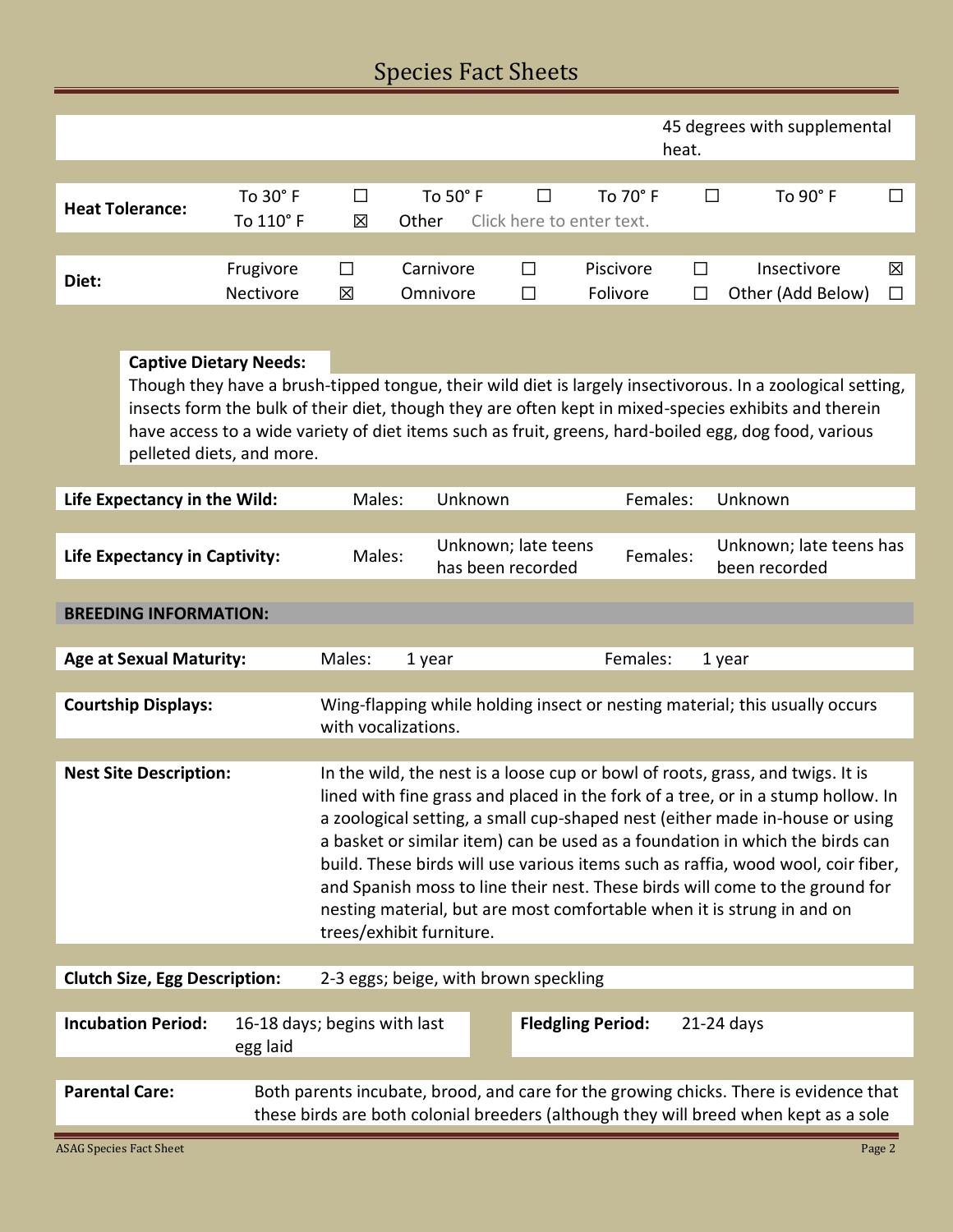|                                                                                                                                                                                                                   | pair), and that they are possibly cooperative breeders, which makes determining dam<br>and sire difficult. When kept in a large breeding group, several adults may be seen<br>carrying food to the nest and/or feeding the chicks.                                                                                                                                                        |                                                                                                                                                                              |  |                                                                                                                                                            |  |  |
|-------------------------------------------------------------------------------------------------------------------------------------------------------------------------------------------------------------------|-------------------------------------------------------------------------------------------------------------------------------------------------------------------------------------------------------------------------------------------------------------------------------------------------------------------------------------------------------------------------------------------|------------------------------------------------------------------------------------------------------------------------------------------------------------------------------|--|------------------------------------------------------------------------------------------------------------------------------------------------------------|--|--|
|                                                                                                                                                                                                                   |                                                                                                                                                                                                                                                                                                                                                                                           |                                                                                                                                                                              |  |                                                                                                                                                            |  |  |
| <b>Chick Development:</b>                                                                                                                                                                                         | Weaning takes an average of 62 days.                                                                                                                                                                                                                                                                                                                                                      |                                                                                                                                                                              |  |                                                                                                                                                            |  |  |
|                                                                                                                                                                                                                   |                                                                                                                                                                                                                                                                                                                                                                                           |                                                                                                                                                                              |  |                                                                                                                                                            |  |  |
| <b>CAPTIVE HABITAT INFORMATION:</b>                                                                                                                                                                               |                                                                                                                                                                                                                                                                                                                                                                                           |                                                                                                                                                                              |  |                                                                                                                                                            |  |  |
|                                                                                                                                                                                                                   |                                                                                                                                                                                                                                                                                                                                                                                           |                                                                                                                                                                              |  |                                                                                                                                                            |  |  |
|                                                                                                                                                                                                                   |                                                                                                                                                                                                                                                                                                                                                                                           |                                                                                                                                                                              |  |                                                                                                                                                            |  |  |
| <b>Social Structure in the Wild:</b>                                                                                                                                                                              |                                                                                                                                                                                                                                                                                                                                                                                           | Woodswallows tend to breed, forage, and altogether live in small flocks in<br>the wild; they appear to be a colonial species, and are also possibly<br>cooperative breeders. |  |                                                                                                                                                            |  |  |
|                                                                                                                                                                                                                   |                                                                                                                                                                                                                                                                                                                                                                                           |                                                                                                                                                                              |  |                                                                                                                                                            |  |  |
| <b>Social Structure in Captivity:</b>                                                                                                                                                                             | This species does best when kept in groups of 4 or more, for breeding and<br>exhibitry; as they are a small, shy bird a larger group also has the advantage<br>of being more visible. However, a single pair can be kept and will breed<br>willingly. Ideally this species is housed in a large, well-planted exhibit with<br>plenty of open space to glide and plenty of vertical space. |                                                                                                                                                                              |  |                                                                                                                                                            |  |  |
|                                                                                                                                                                                                                   |                                                                                                                                                                                                                                                                                                                                                                                           |                                                                                                                                                                              |  |                                                                                                                                                            |  |  |
| <b>Minimum Group Size:</b>                                                                                                                                                                                        | 4                                                                                                                                                                                                                                                                                                                                                                                         |                                                                                                                                                                              |  | <b>Maximum Group Size:</b><br>No max                                                                                                                       |  |  |
|                                                                                                                                                                                                                   |                                                                                                                                                                                                                                                                                                                                                                                           |                                                                                                                                                                              |  |                                                                                                                                                            |  |  |
| Compatible in<br><b>Mixed Species Exhibits:</b>                                                                                                                                                                   | Yes                                                                                                                                                                                                                                                                                                                                                                                       | <b>Comments:</b>                                                                                                                                                             |  | Can be kept with most taxa within a mixed species<br>exhibit, but as they are a smaller species they can<br>be easily displaced by more assertive species. |  |  |
|                                                                                                                                                                                                                   |                                                                                                                                                                                                                                                                                                                                                                                           |                                                                                                                                                                              |  |                                                                                                                                                            |  |  |
| <b>Optimal Habitat Size:</b><br>Large free flight mixed species aviary approximately 30' wide x 25' high x 40' deep.<br>For a single pair in a breeding setup, 8' wide $x$ 20' L $x$ 10' H or larger is suitable. |                                                                                                                                                                                                                                                                                                                                                                                           |                                                                                                                                                                              |  |                                                                                                                                                            |  |  |
|                                                                                                                                                                                                                   |                                                                                                                                                                                                                                                                                                                                                                                           |                                                                                                                                                                              |  |                                                                                                                                                            |  |  |
| <b>Management Challenges:</b>                                                                                                                                                                                     | In a larger exhibit, this species tends to be more hands-off as they can be difficult<br>to capture or trap, and tend to evade any human contact. Specifically for<br>breeding, it can be nearly impossible to ascertain sire and dam; furthermore, the<br>cooperative and colonial breeding behavior of this species adds extra<br>complications to this.                                |                                                                                                                                                                              |  |                                                                                                                                                            |  |  |

### **ADDITIONAL COMMENTS:**

As the most represented species in the Artamidae family within AZA zoos, the White-breasted Woodswallow is a unique, charismatic, and beautiful bird. Aside from being taxonomically unique, this understated bird also fills an upper story niche in any mixed taxa exhibit, and the acrobatic, soaring behavior as it dives to catch insects can be readily incorporated into a visitor experience or keeper chat.